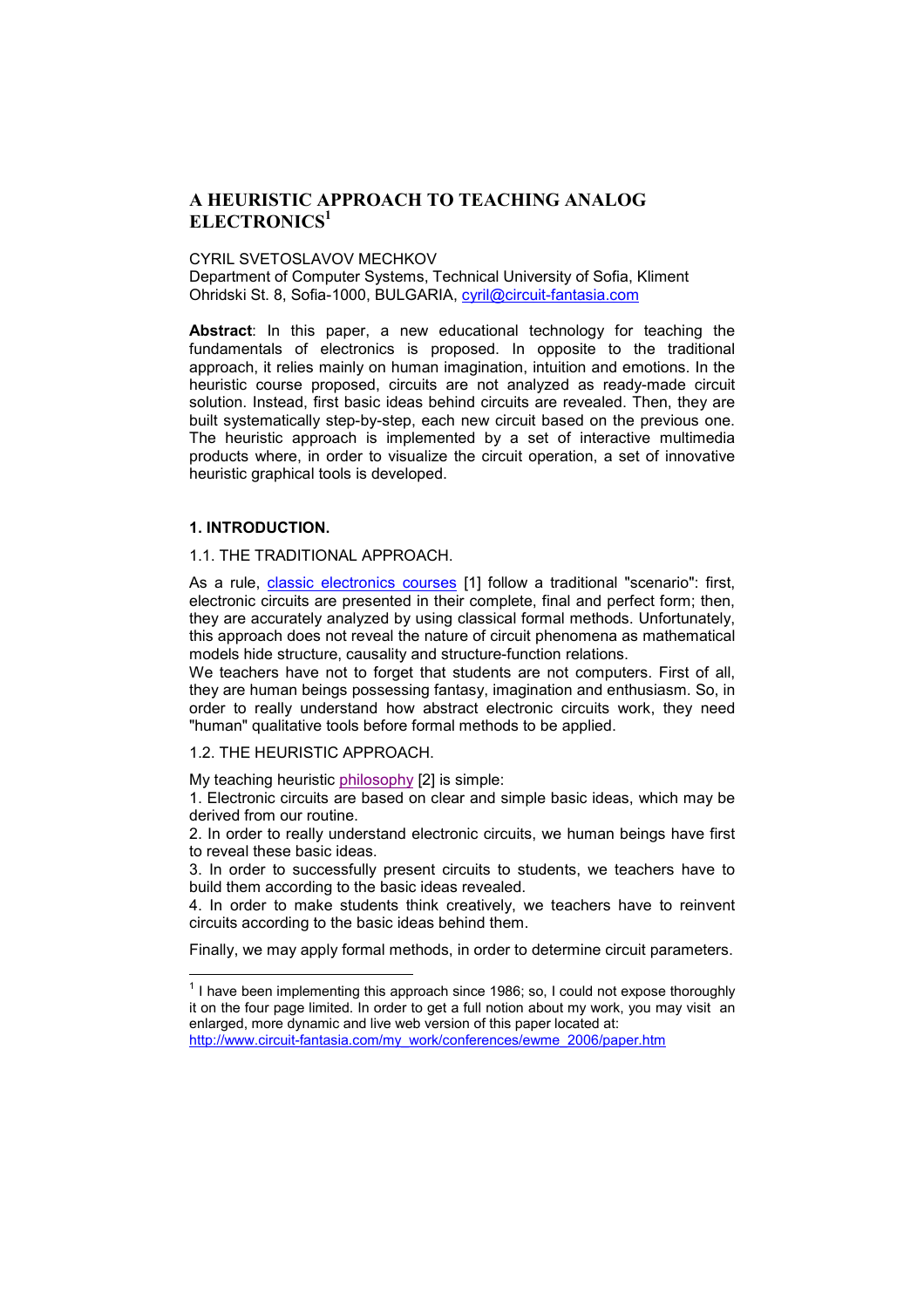# **2. TECHNOLOGY.**

Maybe, the best way to show how to put the heuristic approach in practice is to tell how I deal with circuits. Here is my story.

#### 2.1. UNDERSTANDING CIRCUITS.

When I decide to really understand a new circuit I begin by breaking it up into smaller parts. For this purpose, I try to recognize separate groups of electronic components forming familiar simpler circuit building blocks (I have accumulated before some blocks in a circuit collection). Then, I try to discern familiar basic circuit ideas (I have also accumulated some ideas in a principle collection).

If familiar basic ideas do not exist, I begin looking for new ones. First, I browse through the other well-known circuits looking for similar concrete ideas. If I do not manage to find such "electrical" ideas, I begin looking for new "nonelectrical" basic ideas in my routine. For this purpose, I look for everyday situations (analogies) in which a human being has a similar behavior.

Then I put myself mentally in device's place (i.e. I use empathy). For example, I replace real transistors and op-amps with "man-controlled" ones and begin performing their functions. Thus I get a taste of what the device "feels" and a picture of its behavior revealing cause and effect relations in its operation. I stir into action the circuit by stimulating mentally it and imagining how it reacts to this intervention. I do that mostly using my imagination rather than my reasoning, visualizing in my mind's eye how potentials rise and drop, currents flow from high to low potential point, resistors "shorten" and "lengthen", etc.

## 2.2. PRESENTING CIRCUITS.

After I have restored the evolution of electronic circuits, I begin presenting them to students in their logical succession. First, I pose the problem that the circuit considered has to solve. Then I show the basic idea, on which the circuit is grounded on and draw the corresponding block diagram. Further, I build the circuit step-by-step. For this purpose, I use more elementary building blocks from the circuit collection connecting them accordingly to the block diagram (i.e. I replace the general blocks with concrete electrical blocks).

Then, I explore the circuit operation. In order students to penetrate into circuit operation, I perform step-by-step controlled experiments: imaginary experiments on the whiteboard in the classroom, animated experiments on the web and real experiments in the laboratory. In these arrangements, I first replace the active electronic components (transistors, op-amps etc.) with "mancontrolled" ones and begin performing their functions.

In order to visualize the circuit operation (i.e. the invisible electrical attributes voltage and current), I have developed a set of heuristic graphical tools. Voltage bars present voltages and voltage drops by corresponding height (length) of a bar, voltage diagrams show the voltage allocation over the resistive film inside resistor, current loops present currents by corresponding contour thickness, superimposed IV-curves display working points etc. These graphical tools are colored, sounded, step-by-step controlled (animated) and illustrated by explanatory balloons and links.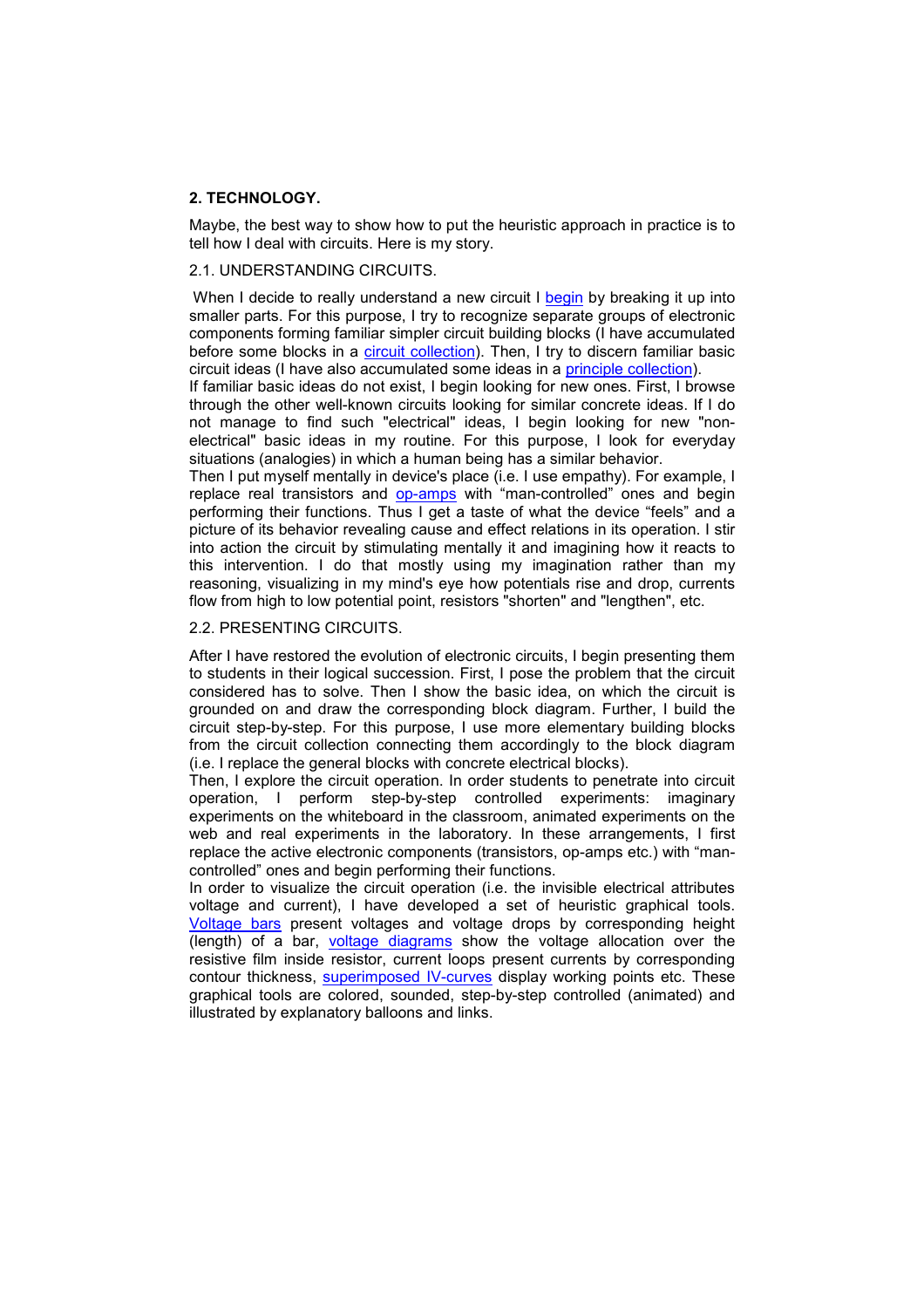In the laboratory, I carry on interactive computerized experiments where the "live" graphical representations on the screen are controlled by the real circuits investigated. In other experiments, live analogies (graphical representations of everyday situations on the screen) are controlled by real circuits.

## 2.3. INVENTING CIRCUITS.

I use it mostly to present circuits to creatively thinking students. In the beginning, applying a few inventive techniques, my students and I "invent" the simplest possible circuit building blocks. For this purpose, we assign consecutively the basic electrical attributes in the elementary Ohm's circuit as a circuit input and output (i.e. we change the causality between voltage and current), combine the elementary blocks reinvented into more complicated compound blocks etc. Only, a problem (contradiction) arises in the imperfect passive circuit and we begin trying to find a remedy. Usually, we looking around for analogies where a similar phenomenon appears (in the process of reinventing we give temporarily more meaningful and live names of the phenomena). Gathering enough examples, we generalize them into a basic principle and a functional block diagram. Then, according to the general idea, we build initially a "man-controlled" electrical circuit and explore it step-by-step. Finally, we replace the "man-controlled" active components with real ones (transistors, op-amps etc.) thus getting a classical electronic circuit.

## **3. IMPLEMENTATION.**

#### 3.1. CIRCUIT-BUILDING COURSE ON ANALOG ELECTRONICS.

Following the heuristic technology above I have gradually managed to build my own course as an alternative to the classical courses in the area of analog electronics. I have been applying this course in the class and laboratory exercises since 1987. Lately, I decided to support the class exercises of my students by a supplementary web-based building analog electronics course [3] located at http://www.circuit-fantasia.com.

At the beginning of the course, my students and I were deriving from the simple Ohmís circuit the most elementary passive resistive analog devices with current and voltage output. Then, following the building idea, we used them to build compound resistive circuits with voltage input/output and also some classic time dependant circuits with reactive elements. After, we added electronic components to the passive circuits thus getting basic diode and transistor circuits. Next, we applied the powerful negative feedback principle to the transistor circuits obtaining classic transistor amplifying circuits. Similarly, applying a feedback to the op-amp amplifying circuits, we got basic op-amp amplifiers with negative feedback. Then, we converted the imperfect passive circuits into almost ideal op-amp circuits.

# 3.2. CIRCUIT STORIES ON THE WHITEBOARD.

In this new part of the site, l visualize my ideas on a classic whiteboard; then I snap and place them on the web. In these stories, I show three viewpoints at the circuits on the whiteboard: how to understand circuits (intended mainly to